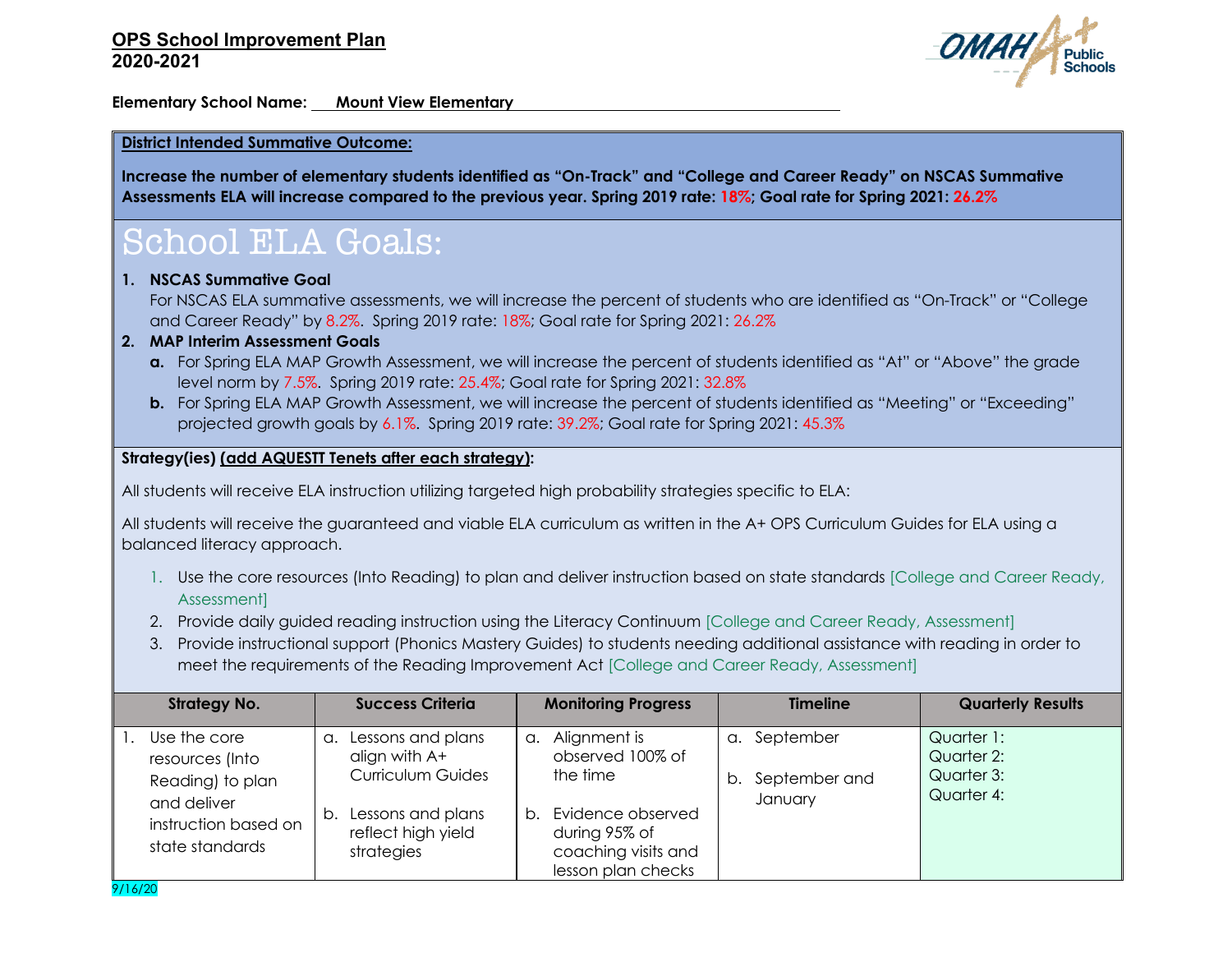

|                                                                                      | c. Common<br>summative<br>assessments<br>administered<br>according to A+<br>Curriculum Guide                                                                                                                                                                          | c. 80% of students<br>score basic,<br>proficient, or<br>advanced<br>d. 5% increase in                                                                                                | c. As determined by<br>grade level pacing<br>guides<br>d. Fall, Winter, and<br>Spring MAP<br>assessments                                                                                                                         |
|--------------------------------------------------------------------------------------|-----------------------------------------------------------------------------------------------------------------------------------------------------------------------------------------------------------------------------------------------------------------------|--------------------------------------------------------------------------------------------------------------------------------------------------------------------------------------|----------------------------------------------------------------------------------------------------------------------------------------------------------------------------------------------------------------------------------|
|                                                                                      | d. MAP data shows<br>growth in number of<br>students meeting<br>growth goals and<br>scoring "at" or<br>"above" the grade<br>level norm<br>e. Common formative<br>assessments are<br>selected,<br>administered, and<br>collaboratively                                 | number meeting<br>growth goals and<br>grade level norms<br>from each test<br>administration<br>e. 80% of students<br>score basic,<br>proficient or<br>advanced                       | e. As determined by<br>classroom teachers                                                                                                                                                                                        |
| Provide daily guided<br>2.<br>reading instruction<br>using the Literacy<br>Continuum | discussed<br>a. Lessons and plans<br>include use of<br>Continuum and all<br>components of a<br>guided reading<br>lesson plan<br>b. Benchmark<br>assessments<br>administered<br>according to Testing<br>Calendar<br>c. Running records<br>administered<br>consistently | a. Evidence observed<br>during 95% of<br>coaching visits<br>b. 80% of students<br>score Approaching,<br>Meets or Exceeds<br>expectations<br>c. 80% of running<br>records show growth | Quarter 1:<br>a. November and<br>Quarter 2:<br>March coaching<br>Quarter 3:<br>visits<br>Quarter 4:<br>According to testing<br>b.<br>calendar<br>Discussed two times<br>C <sub>1</sub><br>per quarter at grade<br>level meetings |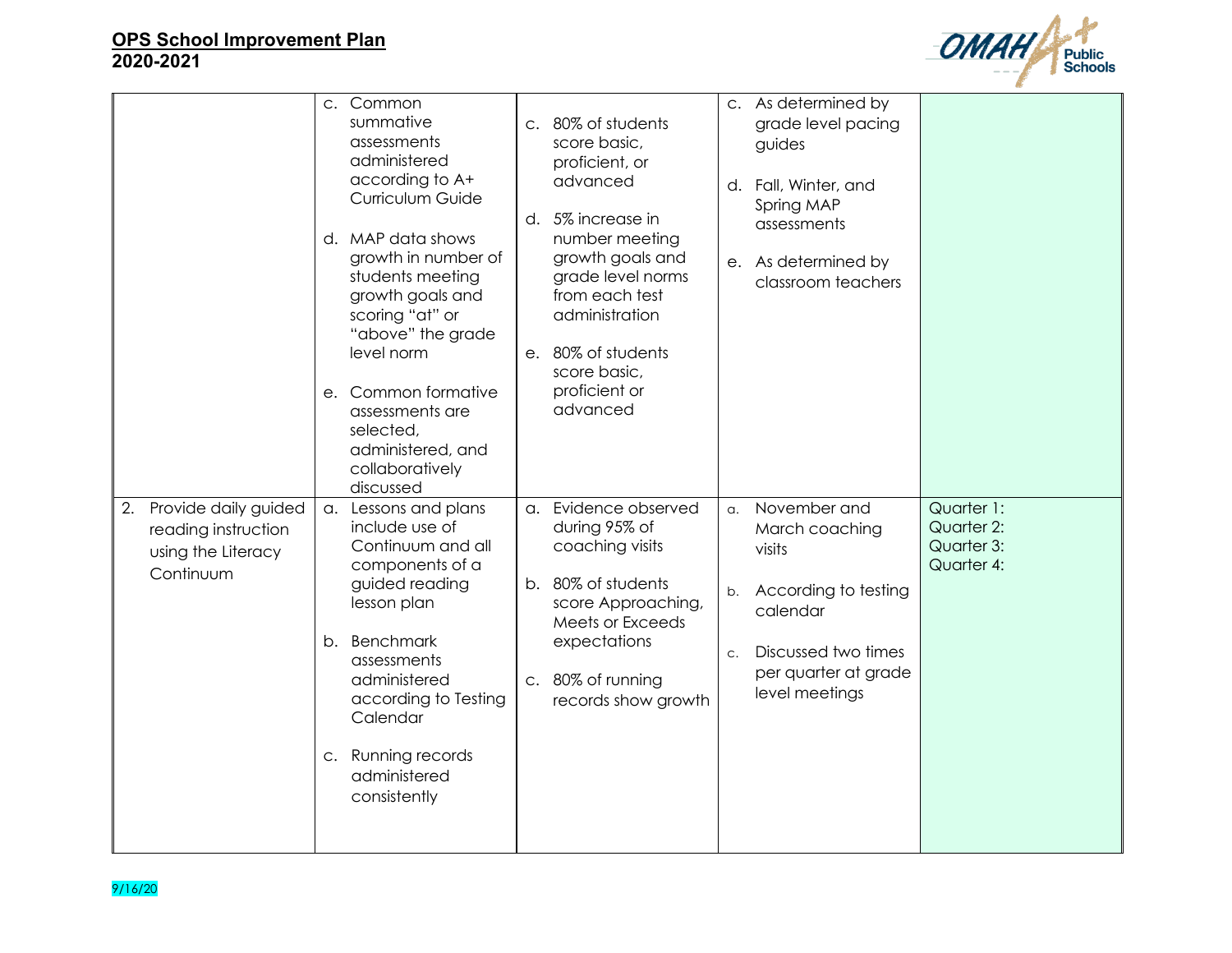

| 3. Tier 2 - Provide<br>instructional support<br>to students needing<br>additional<br>assistance with<br>reading in order to<br>meet the<br>requirements of the<br>Reading<br>Improvement Act                                                                                                                                                                                                                                                                                                                                                                                                                                                                                                                                                                                                                                         | a. Phonics Mastery<br>Guides taught daily<br>beginning during<br>quarter 1<br>b. Progress monitoring<br>after lessons 5, 10,<br>15, and 20 | a. Coaching visits show<br>100% of the time<br>b. 100% of<br>participating<br>students show<br>growth | evidence of fidelity                         |    | a. October and<br>November<br><b>b.</b> Discussed at<br>October-<br>December grade<br>level meetings | Quarter 1:<br><b>Phonics Mastery</b><br>$\bullet$<br>Guides taught daily<br>in grades 1-3.<br>Quarter 2:<br>Quarter 3:<br>Quarter 4: |
|--------------------------------------------------------------------------------------------------------------------------------------------------------------------------------------------------------------------------------------------------------------------------------------------------------------------------------------------------------------------------------------------------------------------------------------------------------------------------------------------------------------------------------------------------------------------------------------------------------------------------------------------------------------------------------------------------------------------------------------------------------------------------------------------------------------------------------------|--------------------------------------------------------------------------------------------------------------------------------------------|-------------------------------------------------------------------------------------------------------|----------------------------------------------|----|------------------------------------------------------------------------------------------------------|--------------------------------------------------------------------------------------------------------------------------------------|
| $\overline{4}$ .<br>Use online resources<br>for remote learning<br>(Into Reading online<br>resources, IXL, Epic,<br>$etc.$ ).                                                                                                                                                                                                                                                                                                                                                                                                                                                                                                                                                                                                                                                                                                        | a. Teachers review<br>dashboards and<br>reports to determine<br>student progress.                                                          | $\alpha$ .                                                                                            |                                              | a. |                                                                                                      |                                                                                                                                      |
| <b>Monitor and Adjust-</b>                                                                                                                                                                                                                                                                                                                                                                                                                                                                                                                                                                                                                                                                                                                                                                                                           |                                                                                                                                            |                                                                                                       | Budget/Resource Alignment (Title I schools)- |    |                                                                                                      |                                                                                                                                      |
| Quarterly SIP Review meetings - [INSERT ALL SCHEDULED DATES<br>AND TIMES HERE]<br>1. Review SIP goals, strategies and PD plan<br>Review progress monitoring measures and fidelity checks<br>2.<br>Identify which progress monitoring measures were<br>3.<br>completed and achieved (provide evidence of success)<br>4. Identify which progress monitoring measures were not<br>achieved (provide evidence of effort)<br>5. Review Title I expenditures to date and discuss alignment<br>to SIP goals, strategies and PD Plan<br>Conduct building walk identifying evidence of growth<br>6.<br>from previous quarter<br>7. Discuss adjustments needed to the plan<br>After the SIP Review meeting -<br>1. Adjust SIP plan based after receiving input from staff<br>2. Upload adjusted plan to Instructional Leadership<br>SharePoint |                                                                                                                                            |                                                                                                       | <b>Family Night Games</b><br>$\bullet$       |    | your SIP goals, strategies and PD plan?                                                              | What Title I expenditures will you make and how do they align to                                                                     |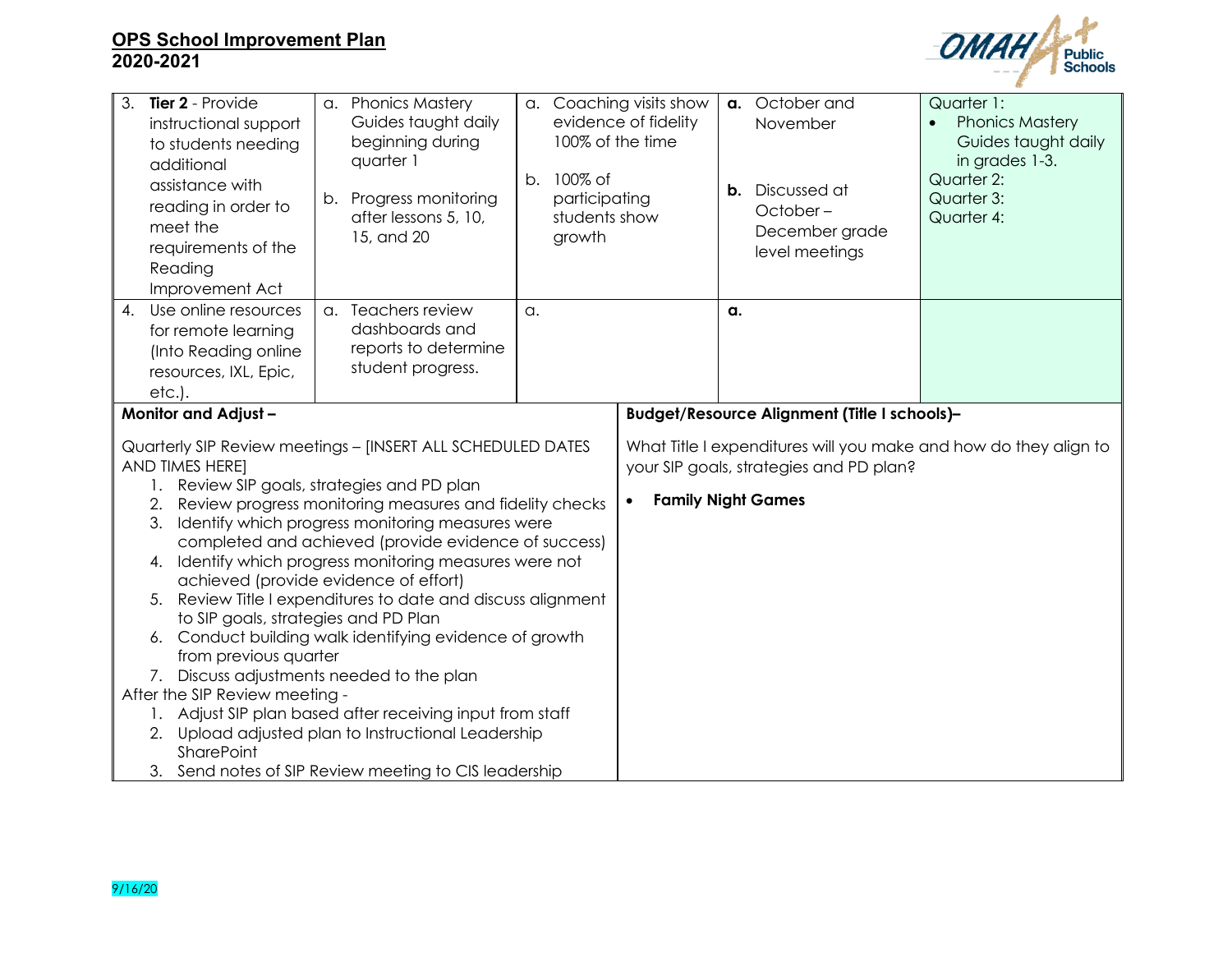

**Elementary School Name: Mount View Elementary**

#### **District Intended Summative Outcome:**

**Increase the number of elementary students identified as "On-Track" and "College and Career Ready" on NSCAS Summative Assessments Math will increase compared to the previous year. Spring 2019 rate: 21%; Goal rate for Spring 2021: 26.2%**

## School Math Goals:

#### **1. NSCAS Summative Goal**

For NSCAS Math summative assessments, we will increase the percent of students who are identified as "On-Track" or "College and Career Ready" by 7.9%. Spring 2019 rate: 21%; Goal rate for Spring 2021: 26.2%

### **2. MAP Interim Assessment Goals**

- **a.** For Spring Mathematics MAP Growth Assessment, we will increase the percent of students identified as "At" or "Above" the grade level norm by 6.9%. Spring 2019 rate: 31.2%; Goal rate for Spring 2021: 38.1%
- **b.** For Spring Mathematics MAP Growth Assessment, we will increase the percent of students identified as "Meeting" or "Exceeding" projected growth goals by 6.0%. Spring 2019 rate: 39.6%; Goal rate for Spring 2021: 45.7%

#### **Strategy(ies) (add AQUESTT Tenets after each strategy):**

All students will receive mathematics instruction utilizing targeted high probability strategies specific to mathematics:

- 1. Provide opportunities for students to engage in activities involving hands-on materials (manipulatives) and multiple representations to connect mathematical ideas [College, Career, and Civic Ready]
- 2. Provide opportunities for students to engage in discourse and make connections between mathematical ideas and representations [College, Career, and Civic Ready]
- 3. Utilize Common Assessments along with other data sources such as NSCAS, MAP, ongoing formative assessments, etc. as a part of the instructional process [Assessment]

| <b>Strategy No.</b>                                                                                                                                          | <b>Success Criteria</b>                                                                                                             | <b>Monitoring Progress</b>                                                                                                                                          | <b>Timeline</b>                                                                                                             | <b>Quarterly Results</b>                             |
|--------------------------------------------------------------------------------------------------------------------------------------------------------------|-------------------------------------------------------------------------------------------------------------------------------------|---------------------------------------------------------------------------------------------------------------------------------------------------------------------|-----------------------------------------------------------------------------------------------------------------------------|------------------------------------------------------|
| Provide<br>opportunities for<br>students to engage<br>in activities involving<br>hands-on materials<br>(manipulatives) and<br>multiple<br>representations to | Use of manipulatives<br>α.<br>and multiple<br>representations<br>noted in lesson<br>plans<br>Manipulative use<br>b.<br>and multiple | a. Student artifacts<br>show evidence of<br>high quality tasks<br>involving<br>manipulatives and<br>multiple<br>representations in at<br>least 75-90% of<br>lessons | September,<br>$\alpha$ .<br>October, February,<br>and April coaching<br>visits<br>October and<br>b.<br>February lesson plan | Quarter 1:<br>Quarter 2:<br>Quarter 3:<br>Quarter 4: |

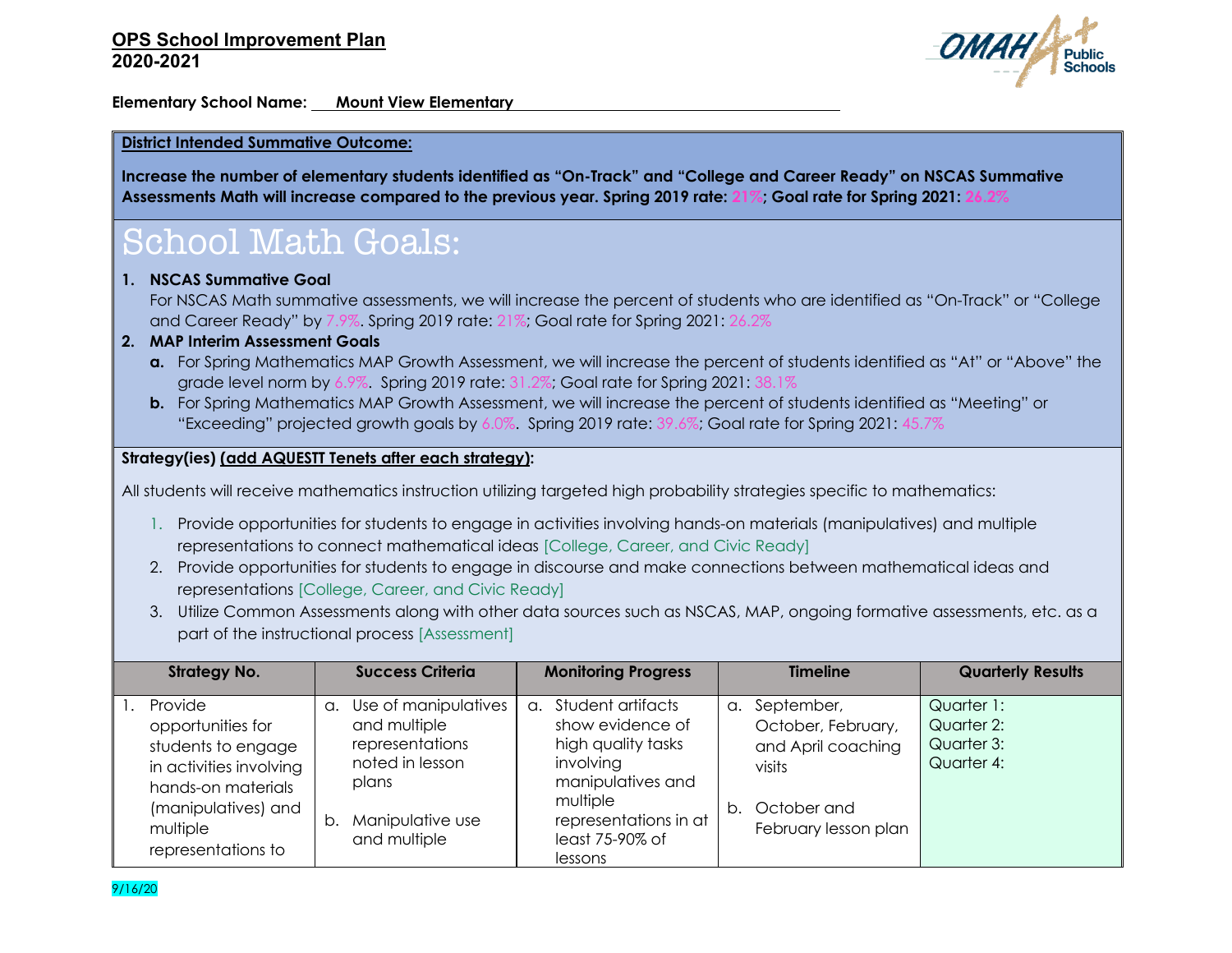

|    | connect<br>mathematical ideas                                                                                                                                                   |             | representations in<br>lesson plans                                                                                                                                                                                                                                                                              |                | b. 80% of lesson plans<br>checked and<br>observed show<br>evidence of<br>manipulatives and<br>multiple<br>representations                                                                                                                                                   |                                    | checks and<br>coaching visits                                                                                                                                                                  |                                                      |
|----|---------------------------------------------------------------------------------------------------------------------------------------------------------------------------------|-------------|-----------------------------------------------------------------------------------------------------------------------------------------------------------------------------------------------------------------------------------------------------------------------------------------------------------------|----------------|-----------------------------------------------------------------------------------------------------------------------------------------------------------------------------------------------------------------------------------------------------------------------------|------------------------------------|------------------------------------------------------------------------------------------------------------------------------------------------------------------------------------------------|------------------------------------------------------|
| 2. | Provide<br>opportunities for<br>students to engage<br>in discourse and<br>make connections<br>between<br>mathematical ideas<br>and representations                              | b.<br>C.    | a. Students engage in<br>discourse<br>Implementation of<br>math discourse<br><b>Discourse</b><br>opportunities in<br>lesson plans                                                                                                                                                                               | C.             | a. Student artifacts<br>show evidence of<br>discourse in at least<br>75% of lessons<br>b. 75% of lessons<br>observed show<br>evidence of<br>mathematical<br>discourse<br>Lesson plans show<br>evidence of<br>mathematical<br>discourse in at least<br>75% of lessons        | $\alpha$ .<br>b.<br>C <sub>1</sub> | November and<br>March coaching<br>visits<br>September, October<br>and March grade<br>level or faculty<br>meetings<br>October lesson plan<br>checks                                             | Quarter 1:<br>Quarter 2:<br>Quarter 3:<br>Quarter 4: |
| 3. | Utilize Common<br>Assessments along<br>with other data<br>sources such as<br>NSCAS, MAP,<br>ongoing formative<br>assessments, etc. as<br>a part of the<br>instructional process | $C_{\star}$ | a. Students progress<br>toward standards on<br>district common<br>assessments<br>b. MAP data shows<br>growth in number of<br>students meeting<br>growth goals and<br>scoring "at" or<br>"above" the grade<br>level norm<br>Grade level or<br>faculty meetings to<br>analyze student<br>performance on<br>common | a.<br>b.<br>C. | 80% of students<br>score basic,<br>proficient, or<br>advanced<br>5% increase in<br>number meeting<br>growth goals and<br>grade level norms<br>from each test<br>administration<br>Grade level meeting<br>agendas reflect<br>time for staff to<br>analyze assessment<br>data | $\alpha$ .                         | As determined by<br>A+ Curriculum<br>Guides for each<br>grade level<br>b. Fall, Winter, and<br>Spring MAP<br>assessments<br>c. 1x per month or as<br>determined by<br>timing of<br>assessments | Quarter 1:<br>Quarter 2:<br>Quarter 3:<br>Quarter 4: |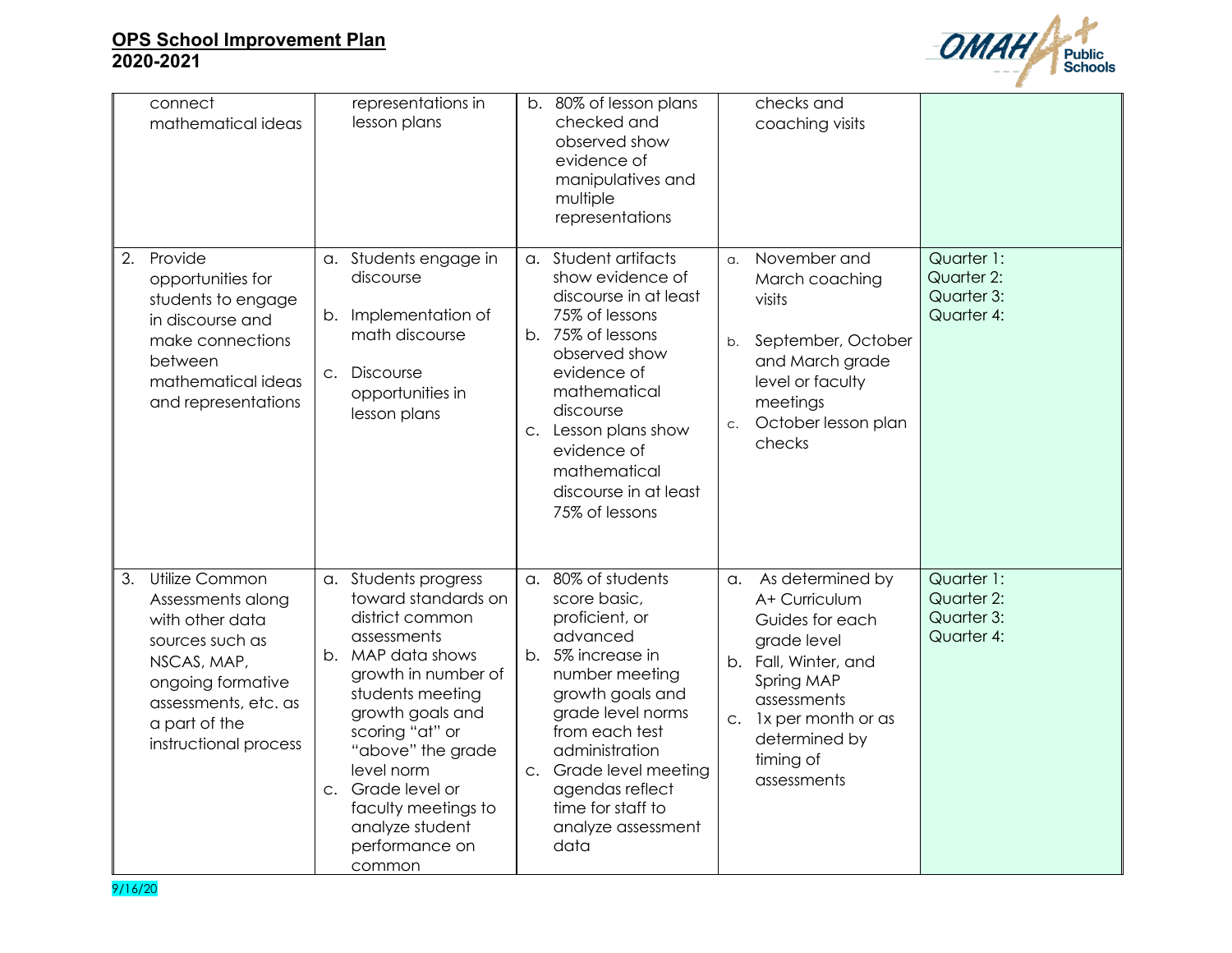

|                                                                                                                                                                                                                                                                                                                                                                                                                                                                                                                                                                                                                                                                                                                                                                                                                       | assessments and<br>adjust instruction as<br>needed                                |    |           |                                                                                                                                          |  |
|-----------------------------------------------------------------------------------------------------------------------------------------------------------------------------------------------------------------------------------------------------------------------------------------------------------------------------------------------------------------------------------------------------------------------------------------------------------------------------------------------------------------------------------------------------------------------------------------------------------------------------------------------------------------------------------------------------------------------------------------------------------------------------------------------------------------------|-----------------------------------------------------------------------------------|----|-----------|------------------------------------------------------------------------------------------------------------------------------------------|--|
| Use online resources<br>$\mathbf{4}$ .<br>for remote learning<br>(Think Central online<br>resources, online<br>manipulatiaves, IXL,<br>SplashMath, etc.).                                                                                                                                                                                                                                                                                                                                                                                                                                                                                                                                                                                                                                                             | a. Teachers review<br>dashboards and<br>reports to determine<br>student progress. | a. |           | a.                                                                                                                                       |  |
| <b>Monitor and Adjust-</b>                                                                                                                                                                                                                                                                                                                                                                                                                                                                                                                                                                                                                                                                                                                                                                                            |                                                                                   |    |           | Budget/Resource Alignment (Title I schools)-                                                                                             |  |
| Quarterly SIP Review meetings - [INSERT ALL SCHEDULED DATES<br>AND TIMES HERE]<br>Review SIP goals, strategies and PD plan<br>Review progress monitoring measures and fidelity checks<br>3. Identify which progress monitoring measures were<br>completed and achieved (provide evidence of success)<br>4. Identify which progress monitoring measures were not<br>achieved (provide evidence of effort)<br>5. Review Title I expenditures to date and discuss alignment<br>to SIP goals, strategies and PD Plan<br>6. Conduct building walk identifying evidence of growth<br>from previous quarter<br>7. Discuss adjustments needed to the plan<br>After the SIP Review meeting -<br>4. Adjust SIP plan based after receiving input from staff<br>5. Upload adjusted plan to Instructional Leadership<br>SharePoint |                                                                                   |    | $\bullet$ | What Title I expenditures will you make and how do they align to<br>your SIP goals, strategies and PD plan?<br><b>Family Night Games</b> |  |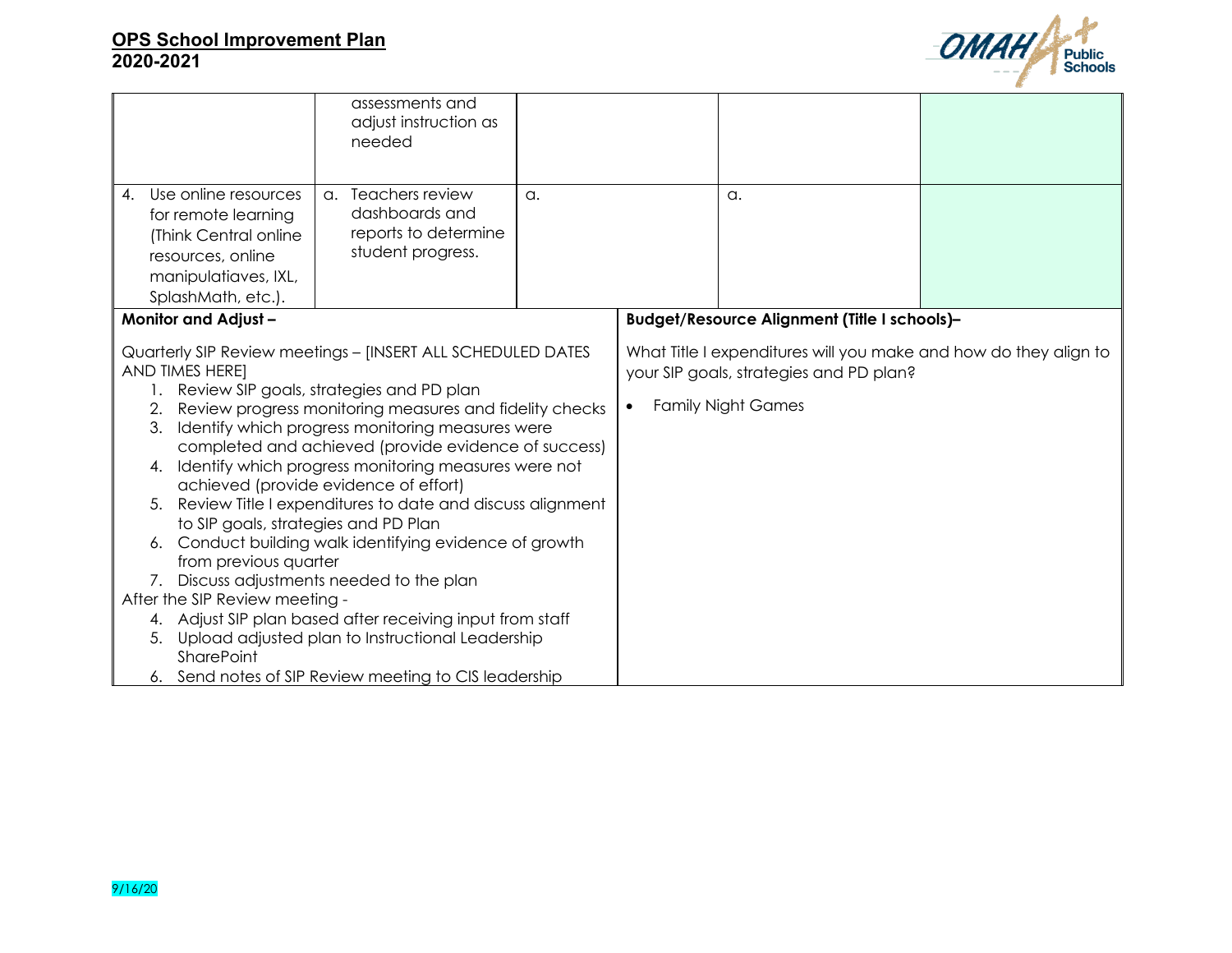

**Elementary School Name: Mount View Elementary**

#### **District Intended Summative Outcome:**

I**ncrease the number of elementary students identified as "On-Track" and "College and Career Ready" on NSCAS Summative Assessments Science will increase compared to the previous year. Spring 2019 rate 19%; Goal rate for Spring 2021 27.9%**

# School Science Goals:

#### **1. NSCAS Summative Goal**

For NSCAS Science summative assessments, we will increase the percent of students who are identified as "On-Track" or "College and Career Ready" by 8.9%. Spring 2019 rate: 19%; Goal rate for Spring 2021: 27.9%

#### **2. MAP Interim Assessment Goals**

- **a.** For Spring Science MAP Growth Assessment, we will increase the percent of students identified as "At" or "Above" the grade level norm by: 7.2%; Spring 2019 rate: 27.7%; Goal rate for Spring 2021: 34.9%
- **b.** For Spring Science MAP Growth Assessment, we will increase the percent of students identified as "Meeting" or "Exceeding" projected growth goals by: 6.7%; Spring 2019 rate: 32.7%; Goal rate for Spring 2021: 39.4%

#### **Strategy(ies) (add AQUESTT Tenets after each strategy):**

All teachers will utilize the A+ Curriculum Guide, Evidence Statements and the core resource, Elevate science, to plan and deliver instruction based on Nebraska's College and Career Ready Standards for Science:

- 1. Provide opportunities for students to engage in the Science and Engineering Practices (hands-on learning experiences) to demonstrate understanding of the Disciplinary Core Ideas and Crosscutting Concepts [College and Career Ready, Assessment]
- 2. Students will utilize interactive notebooks to demonstrate science learning [Assessment]

| <b>Strategy No.</b>                                                                                                                                                 | <b>Success Criteria</b>                                                                                                                                                                 | <b>Monitoring Progress</b>                                                                                                                                                                           | <b>Timeline</b>                                                                                                                                            | <b>Quarterly Results</b>                             |
|---------------------------------------------------------------------------------------------------------------------------------------------------------------------|-----------------------------------------------------------------------------------------------------------------------------------------------------------------------------------------|------------------------------------------------------------------------------------------------------------------------------------------------------------------------------------------------------|------------------------------------------------------------------------------------------------------------------------------------------------------------|------------------------------------------------------|
| Provide<br>opportunities for<br>students to engage<br>in the Science and<br>Engineering<br>Practices to<br>demonstrate<br>understanding of<br>the Disciplinary Core | a. Students engage in<br>Science and<br>Engineering<br><b>Practices</b><br>Lesson plans reflect<br>b.<br>three-dimensional<br>learning and Elevate<br>science<br>c. Common<br>summative | Evidence observed<br>$\Omega$ .<br>during coaching<br>visits 50% -90% of the<br>time<br>Lesson plans show<br>b.<br>evidence 100% of<br>the time<br>80% of students<br>C <sub>1</sub><br>score basic, | September<br>α.<br>b. September and<br>January<br>As determined by<br>grade level pacing<br>guides<br>Fall, Winter, and<br>d.<br>Spring MAP<br>assessments | Quarter 1:<br>Quarter 2:<br>Quarter 3:<br>Quarter 4: |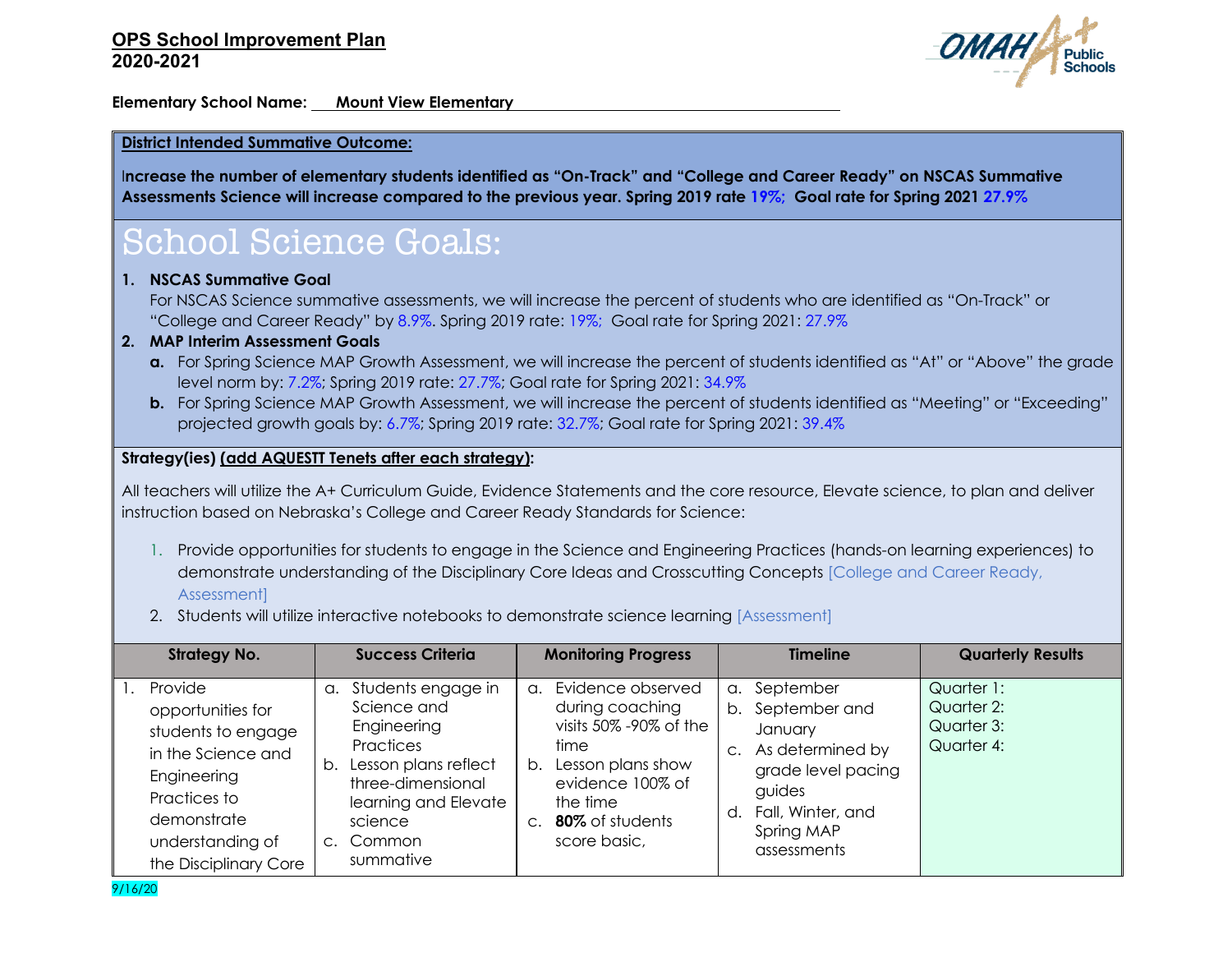

| Ideas and<br>Crosscutting<br>Concepts                                                                                                                                                                                                                                                                            | assessments<br>administered<br>according to A+<br>Curriculum Guide<br>d. MAP data shows<br>growth in number of<br>students meeting<br>growth goals and<br>scoring "at" or<br>"above" the grade<br>level norm<br>e. Common formative<br>assessments are<br>selected,<br>administered, and<br>collaboratively<br>discussed | proficient, or<br>advanced<br>d. 5% increase in<br>number meeting<br>growth goals and<br>grade level norms<br>from each test<br>administration<br>e. 80% of students<br>score basic,<br>proficient or<br>advanced |                                              | e. As determined by<br>each quarter                                | classroom teachers                         |                                                                  |
|------------------------------------------------------------------------------------------------------------------------------------------------------------------------------------------------------------------------------------------------------------------------------------------------------------------|--------------------------------------------------------------------------------------------------------------------------------------------------------------------------------------------------------------------------------------------------------------------------------------------------------------------------|-------------------------------------------------------------------------------------------------------------------------------------------------------------------------------------------------------------------|----------------------------------------------|--------------------------------------------------------------------|--------------------------------------------|------------------------------------------------------------------|
| Students will utilize<br>2.<br>interactive<br>notebooks to<br>demonstrate<br>science learning                                                                                                                                                                                                                    | a. Science notebooks<br>demonstrate<br>learning<br>b. Teacher self-<br>assessment                                                                                                                                                                                                                                        | a. Notebooks<br>observed 50%-90%<br>of the time during<br>coaching visits<br>b. 80% of teachers<br>report use of<br>science notebooks<br>during instruction                                                       |                                              | a.<br>b.                                                           | End of each quarter<br>End of each quarter | Quarter 1:<br>Quarter 2:<br>Quarter 3:<br>Quarter 4:             |
| <b>Monitor and Adjust-</b>                                                                                                                                                                                                                                                                                       |                                                                                                                                                                                                                                                                                                                          |                                                                                                                                                                                                                   | Budget/Resource Alignment (Title I schools)- |                                                                    |                                            |                                                                  |
| Quarterly SIP Review meetings - [INSERT ALL SCHEDULED DATES<br>AND TIMES HERE]<br>1. Review SIP goals, strategies and PD plan<br>Review progress monitoring measures and fidelity checks<br>2.<br>Identify which progress monitoring measures were<br>3.<br>completed and achieved (provide evidence of success) |                                                                                                                                                                                                                                                                                                                          |                                                                                                                                                                                                                   |                                              | your SIP goals, strategies and PD plan?<br><b>Spiral Notebooks</b> |                                            | What Title I expenditures will you make and how do they align to |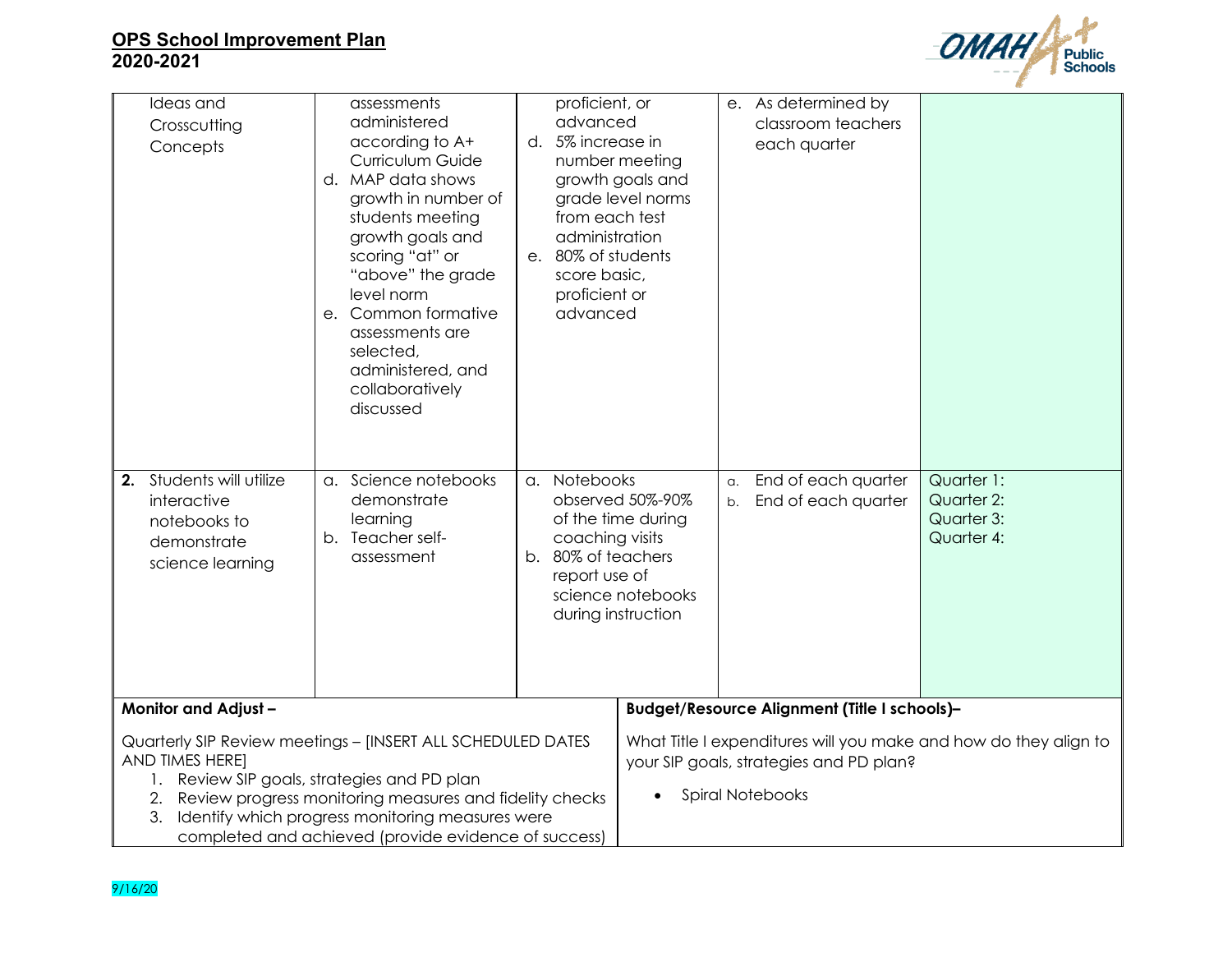

| 4. | Identify which progress monitoring measures were not         |  |
|----|--------------------------------------------------------------|--|
|    | achieved (provide evidence of effort)                        |  |
|    | 5. Review Title I expenditures to date and discuss alignment |  |
|    | to SIP goals, strategies and PD Plan                         |  |
|    | 6. Conduct building walk identifying evidence of growth      |  |
|    | from previous quarter                                        |  |
|    | Discuss adjustments needed to the plan                       |  |
|    | After the SIP Review meeting -                               |  |
|    | Adjust SIP plan based after receiving input from staff       |  |
|    | Upload adjusted plan to Instructional Leadership             |  |
|    | <b>SharePoint</b>                                            |  |
|    | Send notes of SIP Review meeting to CIS leadership           |  |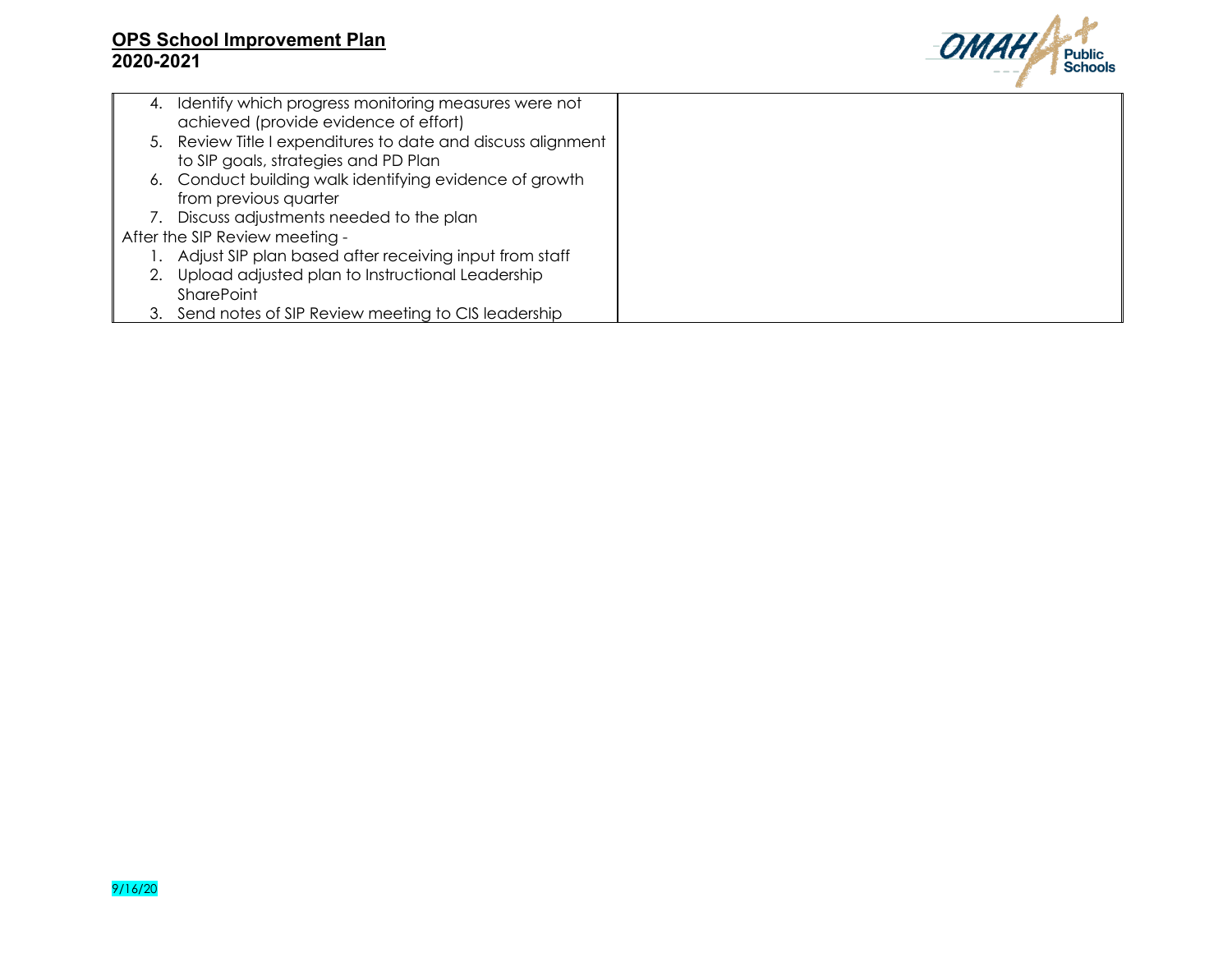

**Elementary School Name: Mount View Elementary** 

#### **District Intended Summative Outcome:**

**Engage in ongoing data-based decision-making and solution planning to decrease exclusionary discipline practices.**

# School MTSS-B Goals:

Maintain a positive and inclusive learning environment to create productive relationships and increase academic achievement.

#### **Strategy(ies) (add AQUESTT Tenets after each strategy):**

- 1. Staff encourages expected behavior [Positive Partnerships, Relationships & Student Success]
- 2. Utilize Safe Seats to provide students an opportunity to reflect on the Zones of Regulation. [Positive Partnerships, Relationships & Student Success]
- 3. Use the Classroom and Office-Managed Behavior Flowchart as a guideline for behavior intervention. [Educator Effectiveness]

| <b>Strategy No.</b>                         | <b>Success Criteria</b>                                                                                                                                                                                                                                                                                                                                                                                                                        | <b>Monitoring Progress</b>                                                          | <b>Timeline</b>                        | <b>Quarterly Results</b>                             |
|---------------------------------------------|------------------------------------------------------------------------------------------------------------------------------------------------------------------------------------------------------------------------------------------------------------------------------------------------------------------------------------------------------------------------------------------------------------------------------------------------|-------------------------------------------------------------------------------------|----------------------------------------|------------------------------------------------------|
| Staff encourages<br>1.<br>expected behavior | Staff greets students<br>$\alpha$ .<br>every morning<br>Teachers maintain a<br>b.<br>ratio of 4:1 positive<br>descriptive feedback<br>Paw Pats are drawn<br>C.<br>for prizes daily within<br>classrooms. Winning<br>Paw Pats are<br>submitted to the<br>MTSS-B team weekly<br>Teachers complete<br>d.<br>MTSS-B provided<br>lessons according to<br>schedule<br>MTSS-B brochure<br>e.<br>created for parents<br>and families to<br>communicate | Quarterly coaching<br>a.<br>visits and<br>observations<br>Climate survey data<br>b. | End of each quarter<br>a.<br>b. Spring | Quarter 1:<br>Quarter 2:<br>Quarter 3:<br>Quarter 4: |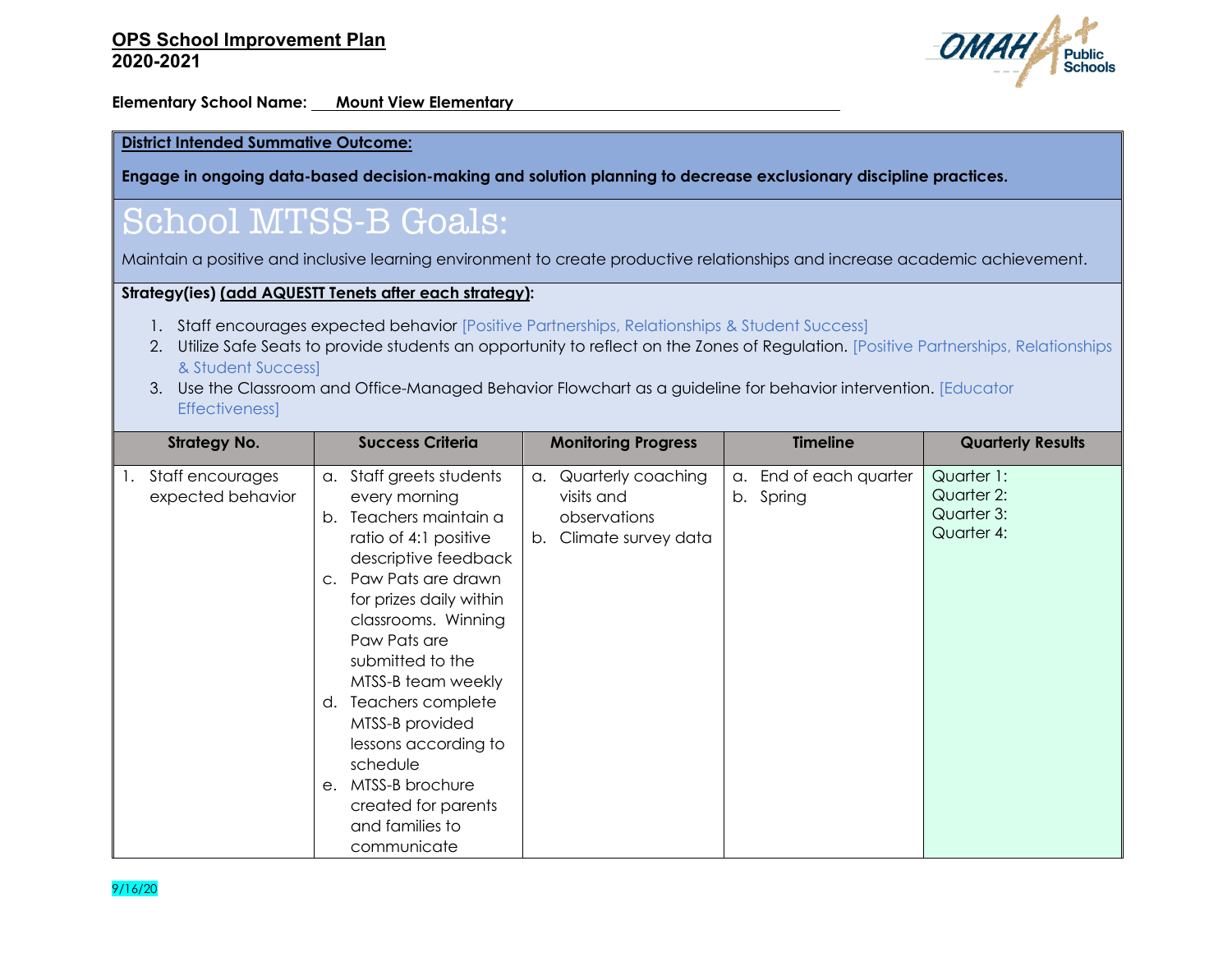

|                                                                                                                            | building-specific<br>strategies<br>Use of daily<br>f.<br>assignment books in<br>grades K-5 to<br>communicate<br>behavior and<br>academic progress                                                                                                                                                |                                                                                                                                                                              |                                                      |
|----------------------------------------------------------------------------------------------------------------------------|--------------------------------------------------------------------------------------------------------------------------------------------------------------------------------------------------------------------------------------------------------------------------------------------------|------------------------------------------------------------------------------------------------------------------------------------------------------------------------------|------------------------------------------------------|
| Utilize Safe Seats to<br>2.<br>provide students an<br>opportunity to<br>reflect on the Zones<br>of Regulation.             | a. Students use the Safe<br>Seat (along with<br>breathing<br>techniques, cool<br>down bottles, and<br>the Zones of<br>Regulation) to<br>encourage "Ready<br>to Learn" behavior<br>without fear of<br>consequence in the<br>classroom<br>b. Reduction in number<br>of SSC and office<br>referrals | Classroom teacher<br>a. End of each quarter<br>a.<br>survey/feedback<br>b. Monthly<br>quarterly<br>b. Tableau behavior<br>data monitored<br>monthly by the<br>MTSS-B team    | Quarter 1:<br>Quarter 2:<br>Quarter 3:<br>Quarter 4: |
| Use the Classroom<br>3.<br>and Office-<br>Managed Behavior<br>Flowchart as a<br>guideline for<br>behavior<br>intervention. | a. Reduction in number<br>of SSC and office<br>referrals<br>b. Students will utilize<br>classroom-managed<br>behavior<br>interventions to<br>increase self<br>regulation/awareness<br>and decrease time<br>out of class.                                                                         | a. Tableau behavior<br>a. Monthly<br>b. Monthly<br>data monitored<br>monthly by the<br>MTSS-B team<br>b. Tableau behavior<br>data monitored<br>monthly by the<br>MTSS-B team | Quarter 1:<br>Quarter 2:<br>Quarter 3:<br>Quarter 4: |
| Use of Conscious<br>$\overline{4}$ .<br><b>Discipline Strategies</b>                                                       | a. Reduction in number<br>of SSC and office<br>referrals                                                                                                                                                                                                                                         | a. Tableau behavior<br>$\alpha$ .<br>data monitored<br>monthly by the<br>leadership team                                                                                     | Quarter 1:<br>Quarter 2:<br>Quarter 3:<br>Quarter 4: |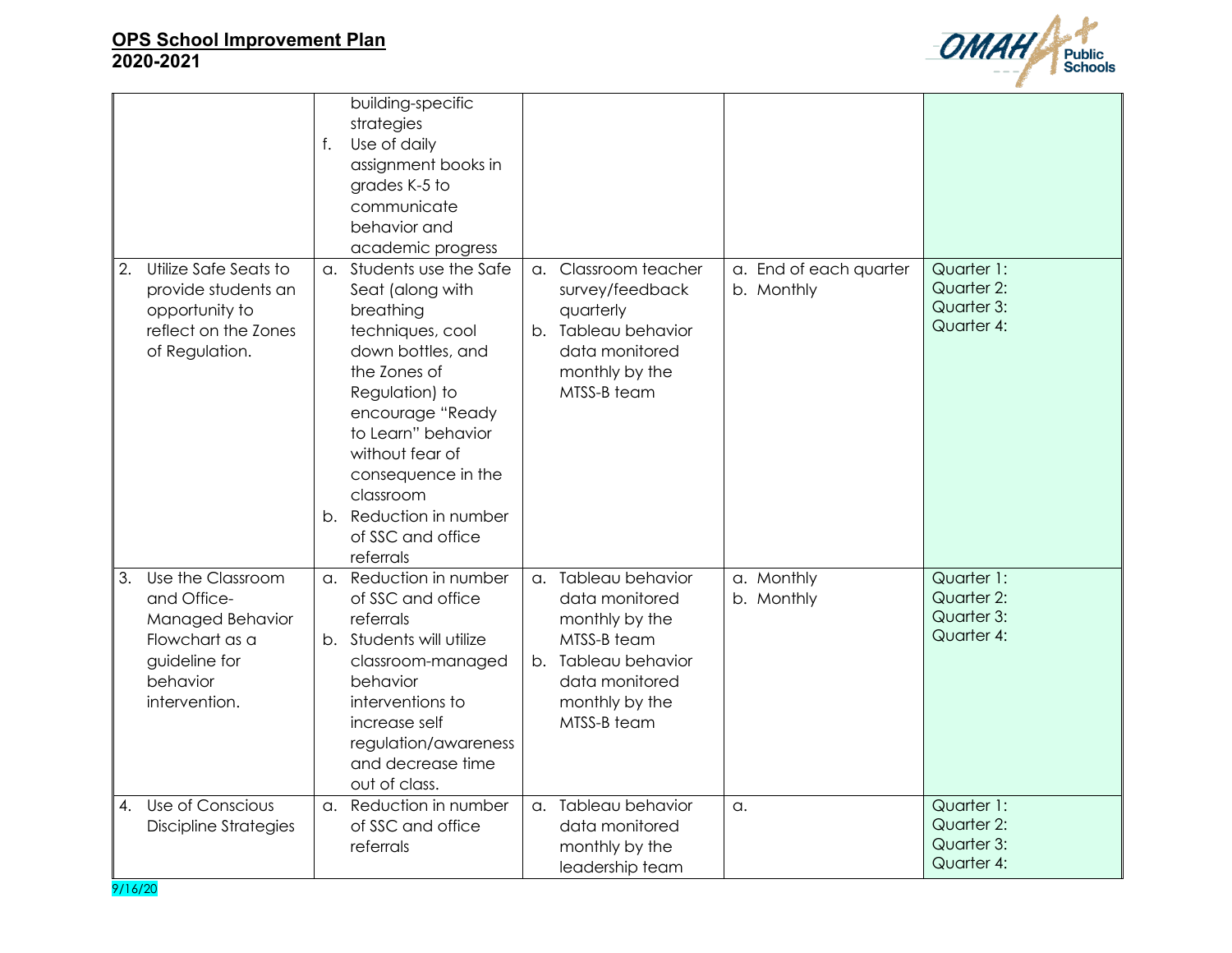

| 5.<br>Students engaged in                                                                                                                                | a. Reduction in number                                                                                                                                                                                                                                                                                                                                                                                                                                                                                                                                                                                                                                                                                                            | a. |                                    | a.                                                                                                                                                                                                                                                                    |  |
|----------------------------------------------------------------------------------------------------------------------------------------------------------|-----------------------------------------------------------------------------------------------------------------------------------------------------------------------------------------------------------------------------------------------------------------------------------------------------------------------------------------------------------------------------------------------------------------------------------------------------------------------------------------------------------------------------------------------------------------------------------------------------------------------------------------------------------------------------------------------------------------------------------|----|------------------------------------|-----------------------------------------------------------------------------------------------------------------------------------------------------------------------------------------------------------------------------------------------------------------------|--|
| daily Morning                                                                                                                                            | of SSC and office                                                                                                                                                                                                                                                                                                                                                                                                                                                                                                                                                                                                                                                                                                                 |    |                                    |                                                                                                                                                                                                                                                                       |  |
| Meetings                                                                                                                                                 | referrals                                                                                                                                                                                                                                                                                                                                                                                                                                                                                                                                                                                                                                                                                                                         |    |                                    |                                                                                                                                                                                                                                                                       |  |
| Create and maintain<br>6.                                                                                                                                | a.                                                                                                                                                                                                                                                                                                                                                                                                                                                                                                                                                                                                                                                                                                                                | a. |                                    | a.                                                                                                                                                                                                                                                                    |  |
| a Tier 1 and Tier 2                                                                                                                                      |                                                                                                                                                                                                                                                                                                                                                                                                                                                                                                                                                                                                                                                                                                                                   |    |                                    |                                                                                                                                                                                                                                                                       |  |
| MTSS-B sub                                                                                                                                               |                                                                                                                                                                                                                                                                                                                                                                                                                                                                                                                                                                                                                                                                                                                                   |    |                                    |                                                                                                                                                                                                                                                                       |  |
| committee/team                                                                                                                                           |                                                                                                                                                                                                                                                                                                                                                                                                                                                                                                                                                                                                                                                                                                                                   |    |                                    |                                                                                                                                                                                                                                                                       |  |
| <b>Monitor and Adjust-</b>                                                                                                                               |                                                                                                                                                                                                                                                                                                                                                                                                                                                                                                                                                                                                                                                                                                                                   |    |                                    | Budget/Resource Alignment (Title I schools)-                                                                                                                                                                                                                          |  |
| AND TIMES HERE]<br>2.<br>3.<br>4.<br>to SIP goals, strategies and PD Plan<br>6.<br>from previous quarter<br>After the SIP Review meeting -<br>SharePoint | Quarterly SIP Review meetings - [INSERT ALL SCHEDULED DATES<br>Review SIP goals, strategies and PD plan<br>Review progress monitoring measures and fidelity checks<br>Identify which progress monitoring measures were<br>completed and achieved (provide evidence of success)<br>Identify which progress monitoring measures were not<br>achieved (provide evidence of effort)<br>5. Review Title I expenditures to date and discuss alignment<br>Conduct building walk identifying evidence of growth<br>7. Discuss adjustments needed to the plan<br>1. Adjust SIP plan based after receiving input from staff<br>2. Upload adjusted plan to Instructional Leadership<br>3. Send notes of SIP Review meeting to CIS leadership |    | Whistles<br>$\bullet$<br>$\bullet$ | What Title I expenditures will you make and how do they align<br>to your SIP goals, strategies and PD plan?<br><b>Chart Paper</b><br>Lanyards<br>MTSS-B binders<br>Conscious Discipline site license and resource books<br>Morning Meeting source books<br>Clipboards |  |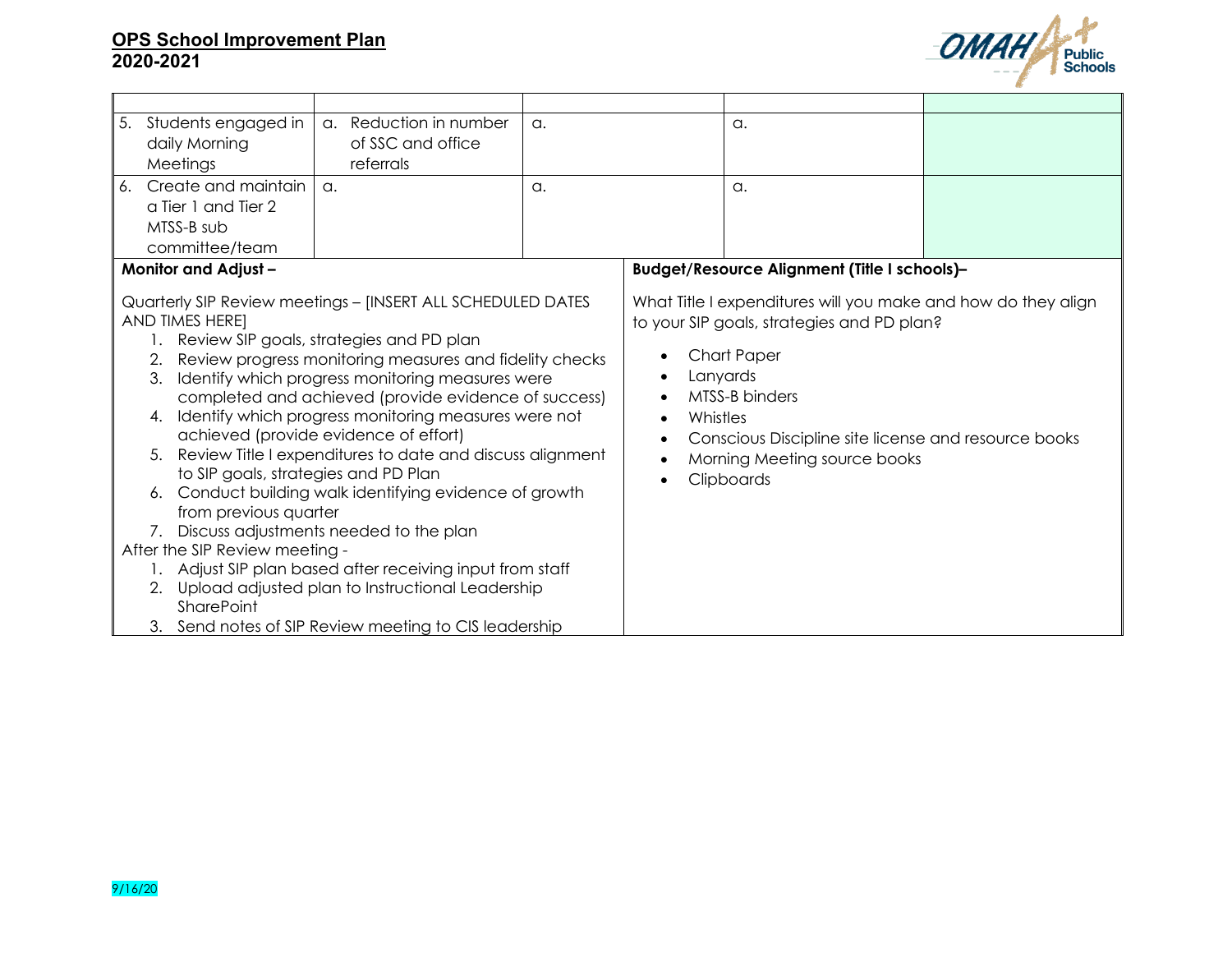

**Elementary School Name: Mount View Elementary**

#### **District Intended Summative Outcome:**

Promote and increase daily student attendance, and reduce tardies throughout the school year.

# School Attendance Goals:

Our school will reduce the percentage of students missing 5% (about 9 days) or more of their school year by 2%.

#### **Strategy(ies) (add AQUESTT Tenets after each strategy):**

- 1. Our school will establish and maintain an Attendance Team to consist of the principal, assistant principal, counselor, and social worker [Positive Partnerships, Relationships and Student Success]
- 2. The Attendance Team will meet weekly to review attendance dashboard data, identify students for intervention, review current active strategies and align additional needed supports [Positive Partnerships, Relationships and Student Success]
- 3. Implementation of Success Mentors Program [Positive Partnerships, Relationships and Student Success]
- 4. Create a system that recognizes classrooms for 95% or greater weekly attendance. [Positive Partnerships, Relationships and Student Success]

| <b>Strategy No.</b> |                                                                                                                                                               | <b>Success Criteria</b>    |                                                                                                                                                                                            | <b>Monitoring Progress</b>      |                                                                                                                                                                                            | <b>Timeline</b> |                    | <b>Quarterly Results</b>                             |
|---------------------|---------------------------------------------------------------------------------------------------------------------------------------------------------------|----------------------------|--------------------------------------------------------------------------------------------------------------------------------------------------------------------------------------------|---------------------------------|--------------------------------------------------------------------------------------------------------------------------------------------------------------------------------------------|-----------------|--------------------|------------------------------------------------------|
| 1.                  | Our school will<br>establish and<br>maintain an<br>Attendance Team to<br>consist of the<br>principal, assistant<br>principal, counselor,<br>and social worker | α.<br>b.<br>$\mathsf{C}$ . | Create Attendance<br>tab in One Note<br>Attendance<br>meetings added to<br>the Mount View<br>calendar<br>Weekly attendance<br>team meeting notes<br>posted in the<br>designated<br>OneNote | $\alpha$ .<br>b.<br>$C_{\star}$ | Create Attendance<br>tab in One Note<br>Attendance<br>meetings added to<br>the Mount View<br>calendar<br>Weekly attendance<br>team meeting notes<br>posted in the<br>designated<br>OneNote | a.              | Weekly meetings    | Quarter 1:<br>Quarter 2:<br>Quarter 3:<br>Quarter 4: |
| 2.                  | The Attendance<br>Team will meet<br>weekly to review<br>attendance<br>dashboard data,<br>identify students for                                                | $\alpha$ .                 | Attendance Team<br>meets weekly to<br>review attendance<br>dashboard data,<br>identify students for<br>intervention, review                                                                | $\alpha$ .<br>b.                | Create Attendance<br>tab in One Note<br>Attendance<br>meetings added to<br>the Mount View<br>calendar                                                                                      |                 | c. Weekly meetings | Quarter 1:<br>Quarter 2:<br>Quarter 3:<br>Quarter 4: |

9/16/20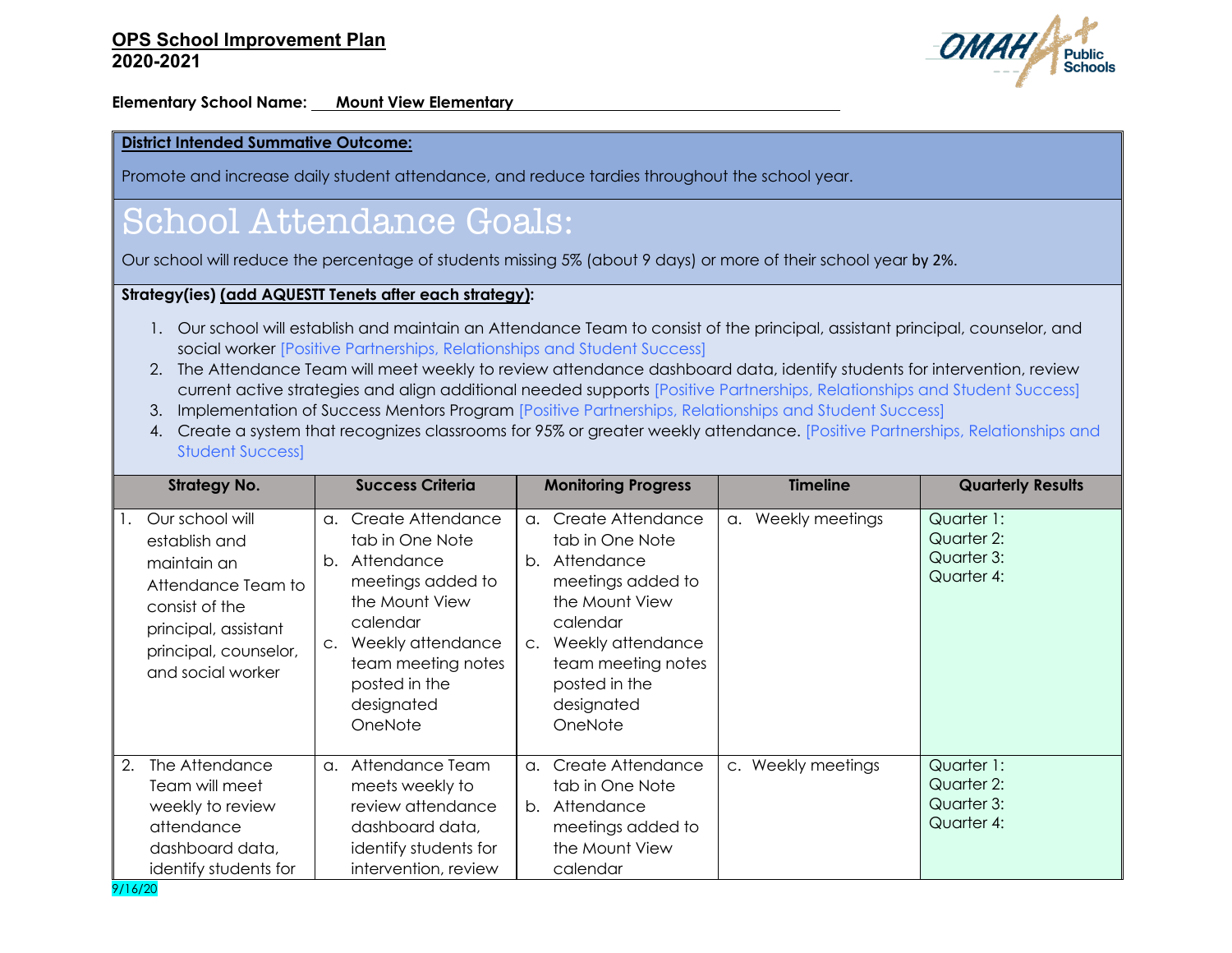

| intervention, review<br>current active<br>strategies and align<br>additional needed<br>supports | current active<br>strategies and align<br>additional needed<br>supports                                                                                                                                                                                                                                                                                                                                                                                  | C.<br>posted in the<br>designated<br>OneNote<br>d. Attendance<br>Dashboard | Weekly attendance<br>team meeting notes                                                                     |                                                                |                                                      |
|-------------------------------------------------------------------------------------------------|----------------------------------------------------------------------------------------------------------------------------------------------------------------------------------------------------------------------------------------------------------------------------------------------------------------------------------------------------------------------------------------------------------------------------------------------------------|----------------------------------------------------------------------------|-------------------------------------------------------------------------------------------------------------|----------------------------------------------------------------|------------------------------------------------------|
| Implementation of<br>b.<br><b>Success Mentors</b><br>Program                                    | a. Teachers will be<br>assigned a student<br>(targeted for having<br>missed more than 20<br>days of instruction<br>last year) to mentor<br>for 3-5 minutes per<br>day, 3-5 times per<br>week                                                                                                                                                                                                                                                             | a. Students who                                                            | previously missed<br>more than 20 days<br>of school last year<br>will show improved<br>attendance rates     | a. End of the year<br>review of the<br>Attendance<br>Dashboard | Quarter 1:<br>Quarter 3:<br>Quarter 4:               |
| c. Create a system that<br>recognizes<br>classrooms for 95% or<br>greater weekly<br>attendance. | a. Classrooms will earn<br>reward when they<br>have earned 8<br>basketballs to reach<br>the hoop on the<br>bulletin board. (1<br>$b$ asketball = 1 week<br>of 95% or greater<br>attendance for that<br>class)                                                                                                                                                                                                                                            | a. Bulletin board                                                          | updated weekly by<br>the social worker                                                                      | a. Weekly                                                      | Quarter 1:<br>Quarter 2:<br>Quarter 3:<br>Quarter 4: |
| <b>Monitor and Adjust-</b>                                                                      |                                                                                                                                                                                                                                                                                                                                                                                                                                                          |                                                                            | Budget/Resource Alignment (Title I schools)-                                                                |                                                                |                                                      |
| AND TIMES HERE]<br>2.<br>to SIP goals, strategies and PD Plan                                   | Quarterly SIP Review meetings - [INSERT ALL SCHEDULED DATES<br>1. Review SIP goals, strategies and PD plan<br>Review progress monitoring measures and fidelity checks<br>3. Identify which progress monitoring measures were<br>completed and achieved (provide evidence of success)<br>4. Identify which progress monitoring measures were not<br>achieved (provide evidence of effort)<br>5. Review Title I expenditures to date and discuss alignment |                                                                            | What Title I expenditures will you make and how do they align to<br>your SIP goals, strategies and PD plan? |                                                                |                                                      |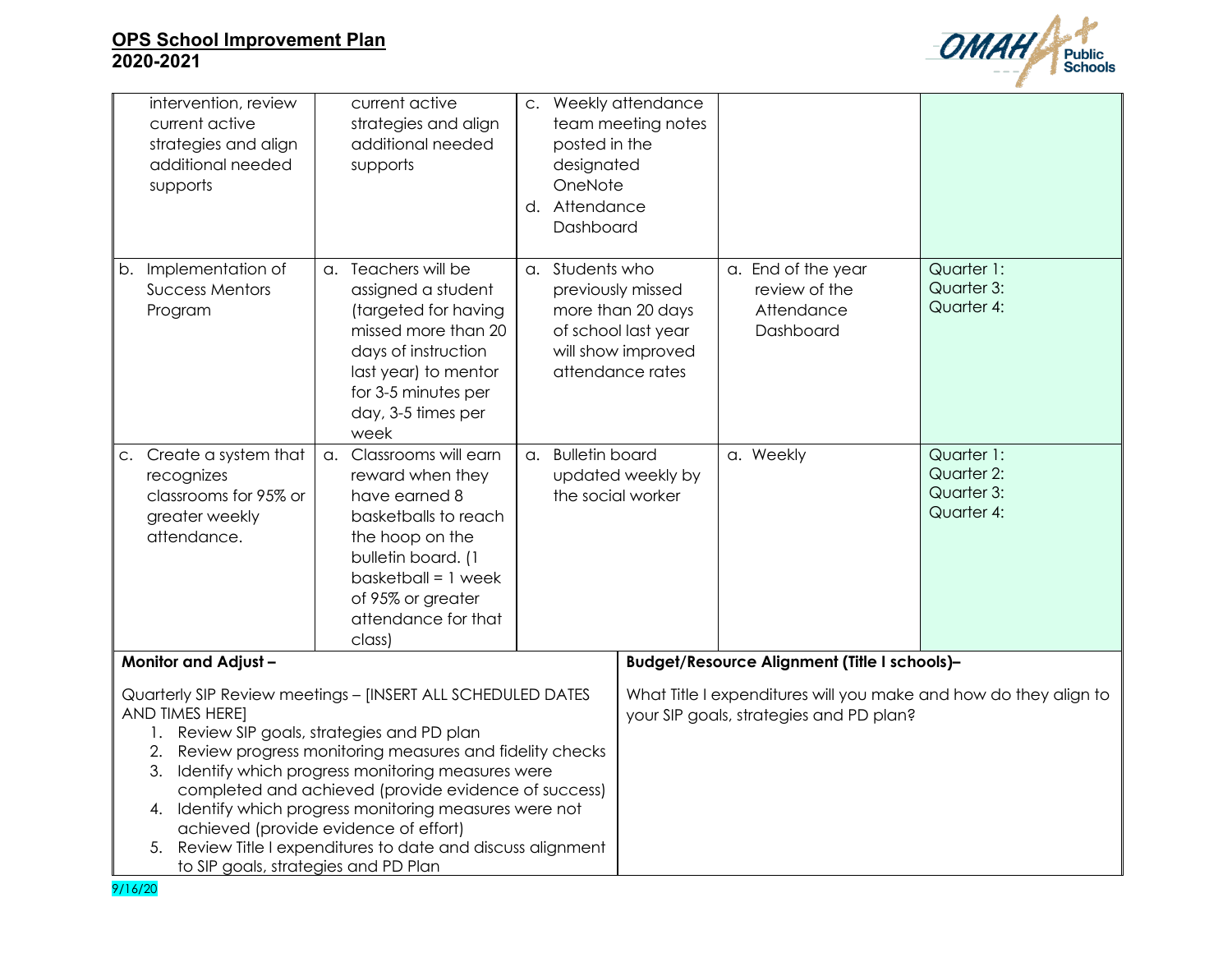

| 6. Conduct building walk identifying evidence of growth |  |
|---------------------------------------------------------|--|
| from previous quarter                                   |  |
| Discuss adjustments needed to the plan                  |  |
| After the SIP Review meeting -                          |  |
| Adjust SIP plan based after receiving input from staff  |  |
| Upload adjusted plan to Instructional Leadership        |  |
| <b>SharePoint</b>                                       |  |
| Send notes of SIP Review meeting to CIS leadership      |  |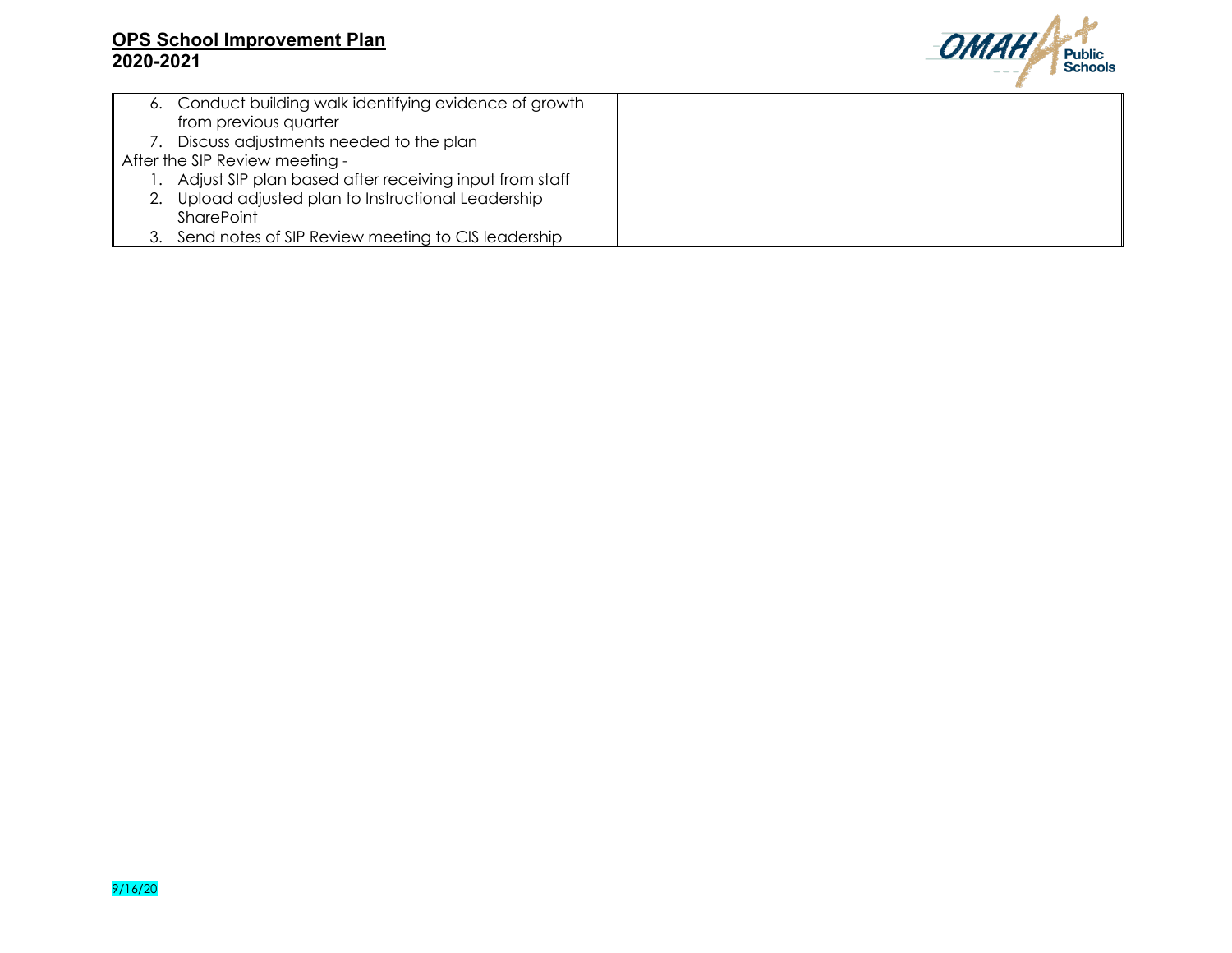

**Elementary School Name: Mount View Elementary** 

### **District Intended Summative Outcome:**

Increase the number of wellness strategies implemented district-wide

## School Wellness Goals:

Utilize school and community resources to address issues regarding the health and well-being of our community.

### **Strategy(ies) (add AQUESTT Tenets after each strategy):**

- 1. Communicate available resources to families in a variety of resources [Positive Partnerships, Relationships and Student Success]
- 2. Open communication with community partners to encourage their participation in Mount View events and to increase Mount View's role in the community. [Positive Partnerships, Relationships and Student Success]

| <b>Strategy No.</b>                                                            | <b>Success Criteria</b>                                                                                                                                                                                                                                                                                                                                                                                                                | <b>Monitoring Progress</b>                                                                                                                                      | <b>Timeline</b>                                                                                                                                                                                            | <b>Quarterly Results</b>                                                                                                                                                                                                                                                                                                                                                                                                                                   |
|--------------------------------------------------------------------------------|----------------------------------------------------------------------------------------------------------------------------------------------------------------------------------------------------------------------------------------------------------------------------------------------------------------------------------------------------------------------------------------------------------------------------------------|-----------------------------------------------------------------------------------------------------------------------------------------------------------------|------------------------------------------------------------------------------------------------------------------------------------------------------------------------------------------------------------|------------------------------------------------------------------------------------------------------------------------------------------------------------------------------------------------------------------------------------------------------------------------------------------------------------------------------------------------------------------------------------------------------------------------------------------------------------|
| Communicate<br>available resources<br>to families in a<br>variety of platforms | Monthly newsletters<br>$\alpha$ .<br>translated in a<br>variety of languages<br>SeeSaw app<br>b.<br>Daily assignment<br>$\mathsf{C}$ .<br><b>books</b><br>Field trip letters<br>d.<br>translated in a<br>variety of languages<br>Conferences and<br>е.<br>interpreters<br>schedule for EL<br>families<br>$f_{\perp}$<br><b>Interpreters</b><br>available for Mt.<br>View family nights<br>Robo-calls to<br>g.<br>communicate<br>events | Office checks<br>a.<br>communication<br>prior to having it<br>sent home.<br>Social Worker/EL<br>b.<br>teacher work<br>together to contact<br>families as needed | Monthly<br>a.<br>Weekly posts by<br>b.<br>classroom teacher<br>Daily checks by<br>$\mathsf{C}$ .<br>classroom teacher<br>and parent/family<br>As Needed<br>d.<br>Fall/Spring<br>е.<br>November/April<br>f. | Quarter 1:<br>Field trip letters<br>translated.<br>Conferences and<br>$\bullet$<br>interpreters<br>scheduled by social<br>worker.<br>Interpreters<br>$\bullet$<br>scheduled for Family<br>Night<br>Quarter 2:<br>Field trip letters<br>translated.<br>Quarter 3:<br>Field trip letters<br>translated.<br>Conferences and<br>$\bullet$<br><i>interpreters</i><br>scheduled by social<br>worker.<br><b>Interpreters</b><br>$\bullet$<br>scheduled for Family |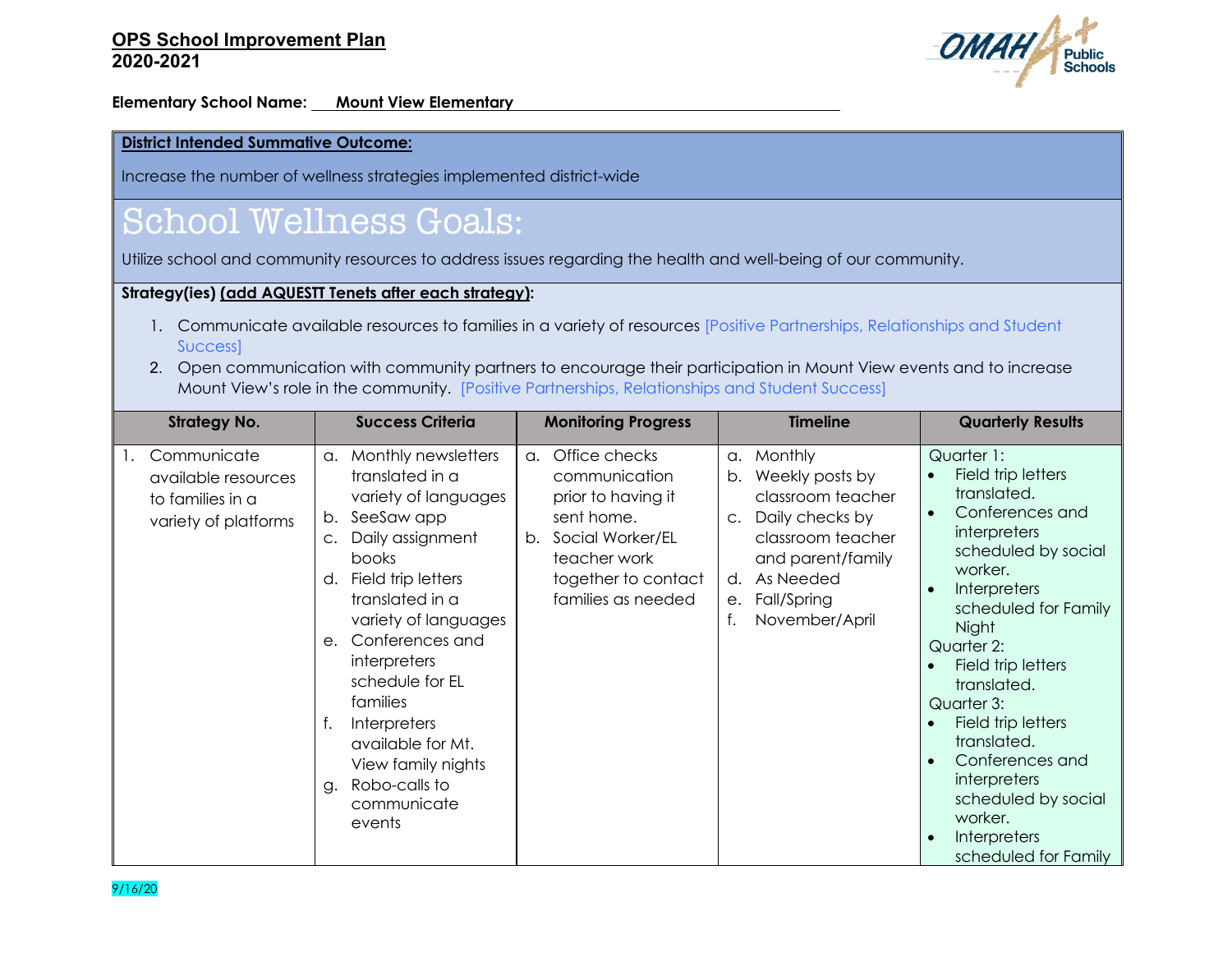

|                                                                                                                                                                                    |                                                                                                                                                                                                                   |                                                                                                                                 |                                                                                                                                    |                                                            | Night, Kindergarten<br>Round Up and<br>HeadStart<br><b>Registration Day</b><br>Quarter 4:                                                                                                                                                                                                 |
|------------------------------------------------------------------------------------------------------------------------------------------------------------------------------------|-------------------------------------------------------------------------------------------------------------------------------------------------------------------------------------------------------------------|---------------------------------------------------------------------------------------------------------------------------------|------------------------------------------------------------------------------------------------------------------------------------|------------------------------------------------------------|-------------------------------------------------------------------------------------------------------------------------------------------------------------------------------------------------------------------------------------------------------------------------------------------|
| 2.<br>Open<br>communication with<br>community partners<br>to encourage their<br>participation in<br>Mount View events<br>and to increase<br>Mount View's role in<br>the community. | a. Establish an<br>maintain a<br>community-focused<br>committee to plan,<br>organize and<br>execute events that<br>include community<br>partners to support<br>the needs of families<br>from birth and<br>beyond. | a. MTSS-C meeting<br>the Mount View<br>Notebook<br>b. Established list of<br>communication<br>Development of<br>C.<br>execution | notes are located in<br>community partners<br>and procedures for<br>sub-committee list<br>for event planning,<br>organization, and | a. Monthly<br>b. Updated as<br>Needed<br>c. Twice per year | Quarter 1:<br>Regular meetings<br>with Boys and Girls'<br>Club<br>Robo-calls to<br>$\bullet$<br>communicate<br>events<br><b>Community Partners</b><br>$\bullet$<br>tab created in<br>Mount View's<br>OneNote<br>MTSS-C committee<br>established<br>Quarter 2:<br>Quarter 3:<br>Quarter 4: |
| Create and<br>3.<br>maintain a Racial<br>Equity Team that<br>includes a variety of<br>stakeholders                                                                                 | b.                                                                                                                                                                                                                | d.                                                                                                                              |                                                                                                                                    | d.                                                         |                                                                                                                                                                                                                                                                                           |
| <b>Monitor and Adjust-</b>                                                                                                                                                         |                                                                                                                                                                                                                   |                                                                                                                                 | Budget/Resource Alignment (Title I schools)-                                                                                       |                                                            |                                                                                                                                                                                                                                                                                           |
| AND TIMES HERE]                                                                                                                                                                    | Quarterly SIP Review meetings - [INSERT ALL SCHEDULED DATES<br>1. Review SIP goals, strategies and PD plan<br>2. Review progress monitoring measures and fidelity checks                                          |                                                                                                                                 | What Title I expenditures will you make and how do they align to<br>your SIP goals, strategies and PD plan?                        |                                                            |                                                                                                                                                                                                                                                                                           |